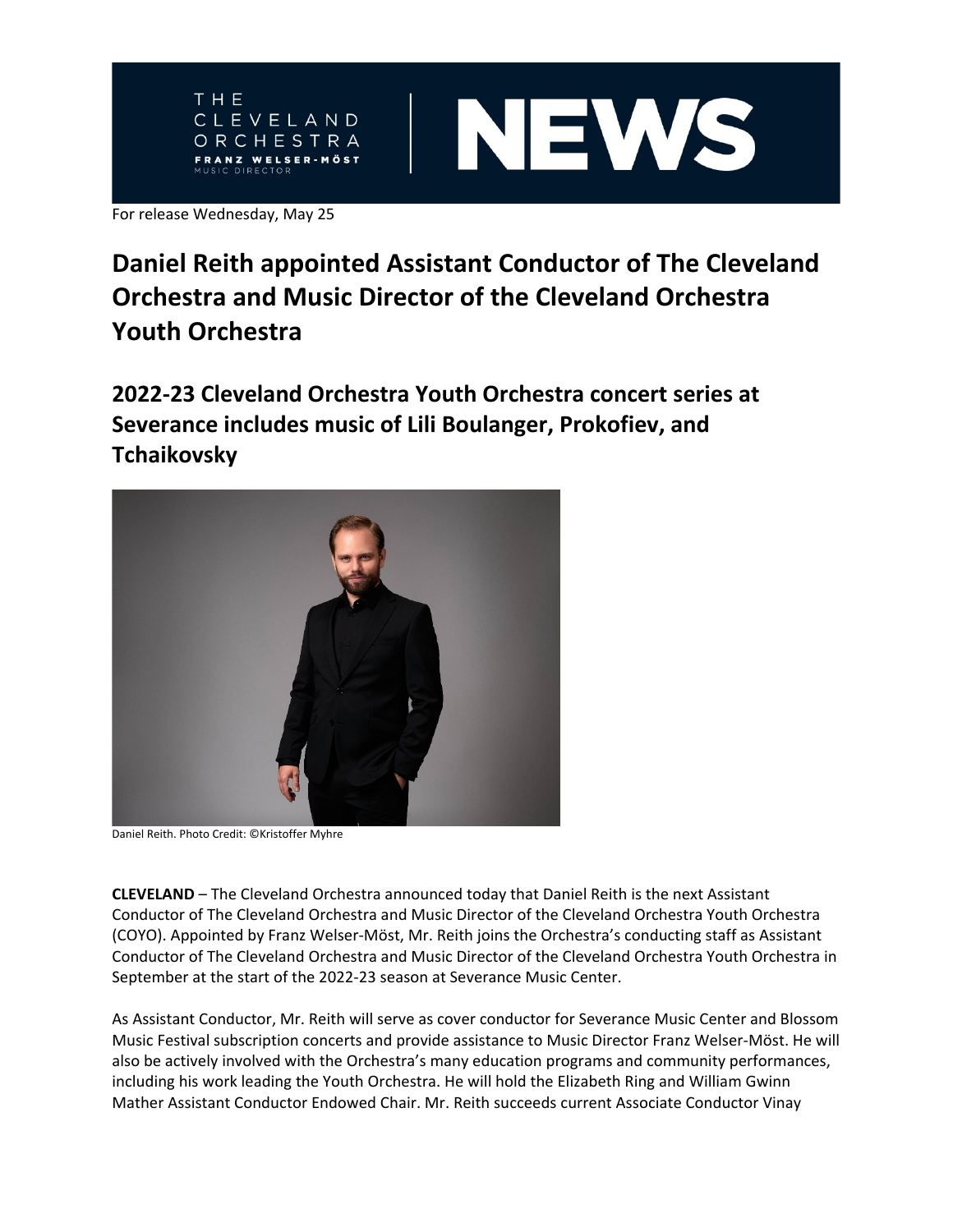Parameswaran, who completes his fifth and final year at the end of the 2021-22 season.

As Music Director of the Cleveland Orchestra Youth Orchestra, Mr. Reith will oversee the ensemble's artistic planning, select personnel for the ensemble, and lead rehearsals and performances of the Youth Orchestra. The Cleveland Orchestra Youth Orchestra, which begins its  $37<sup>th</sup>$  season in 2022-23, is a full symphony orchestra comprised of middle- and high-school-aged musicians from northern and central Ohio who are coached by musicians of The Cleveland Orchestra. Founded in 1986, the Youth Orchestra provides talented young musicians with a pre-professional orchestra training experience of the highest artistic standard. The Youth Orchestra performs three concerts at Severance Music Center each season, as well as orchestra concerts in the community, and a performance during the annual Martin Luther King, Jr. Day of Music.

"We are pleased to welcome Daniel Reith to the conducting staff as the next Assistant Conductor of The Cleveland Orchestra and Music Director of the Cleveland Orchestra Youth Orchestra," **said Ilya Gidalevich, Vice President of Artistic Planning of The Cleveland Orchestra**. "Daniel was selected by Franz Welser-Möst following a rigorous audition process. His experience, talent, musical understanding, enthusiasm, and collaborative spirit make him an ideal addition to The Cleveland Orchestra family."

"I have always admired The Cleveland Orchestra - their distinctive sound culture, with both flexibility and precision," **said conductor Daniel Reith**. "I'm greatly looking forward to working with the Orchestra and Franz Welser-Möst; being involved with the Orchestra's multiple activities, conducting the family and education concerts, and learning from the best. I feel that there is a humble, faithful, devoted, and determined way of music-making in The Cleveland Orchestra. It is a dream come true to be surrounded by this spirit and sound every day."

As of May 2022, details of The Cleveland Orchestra Youth Orchestra's 2022-23 concert season programming and performance dates at Severance Music Center on November 20, February 14, and May 5 is included in the calendar listing section below. Information about programming in February and May will be announced later in 2022.

### **From Daniel Reith: About working with The Cleveland Orchestra Youth Orchestra:**

"I find working with young musicians extremely rewarding and fulfilling, especially their energy, curiosity, development, and growth. The early years of music-making are important for the future development of these young musicians, and an inspiring environment is one of the most essential parts of that. The Cleveland Orchestra Youth Orchestra provides and creates such an environment for everyone, and I am so thrilled with the concept of this orchestra program where the young musicians get coached by the great and experienced musicians from The Cleveland Orchestra. At the same time, they get experience and development as a collective of young musicians, striving for the same aim of enjoying making music together on a high level."

# **From Daniel Reith: Ideas behind 2022-23 COYO programming**

"With the 2022-23 season programs, I tried to bring as many perspectives of orchestral music to the Cleveland Orchestra Youth Orchestra musicians as possible. There will be pieces the orchestra members wished for, and we will have two wonderful musicians from the orchestra appearing as soloists. We will play music from the core orchestra repertoire as well as some less familiar but yet fantastic pieces. In the first concert, we will tell the famous story of Romeo and Juliet in Prokofiev's moving and very colorful composition. In connection to this, we will open the concert with Lili Boulanger's D'un soir triste (Of a Sad Evening), a rarely performed piece which is the last composition Boulanger was able to finish, knowing she was about to die. Contrasting these two works, we will hear the winner of the last Concerto competition, Moshi Tang, performing Tchaikovsky's Violin concerto."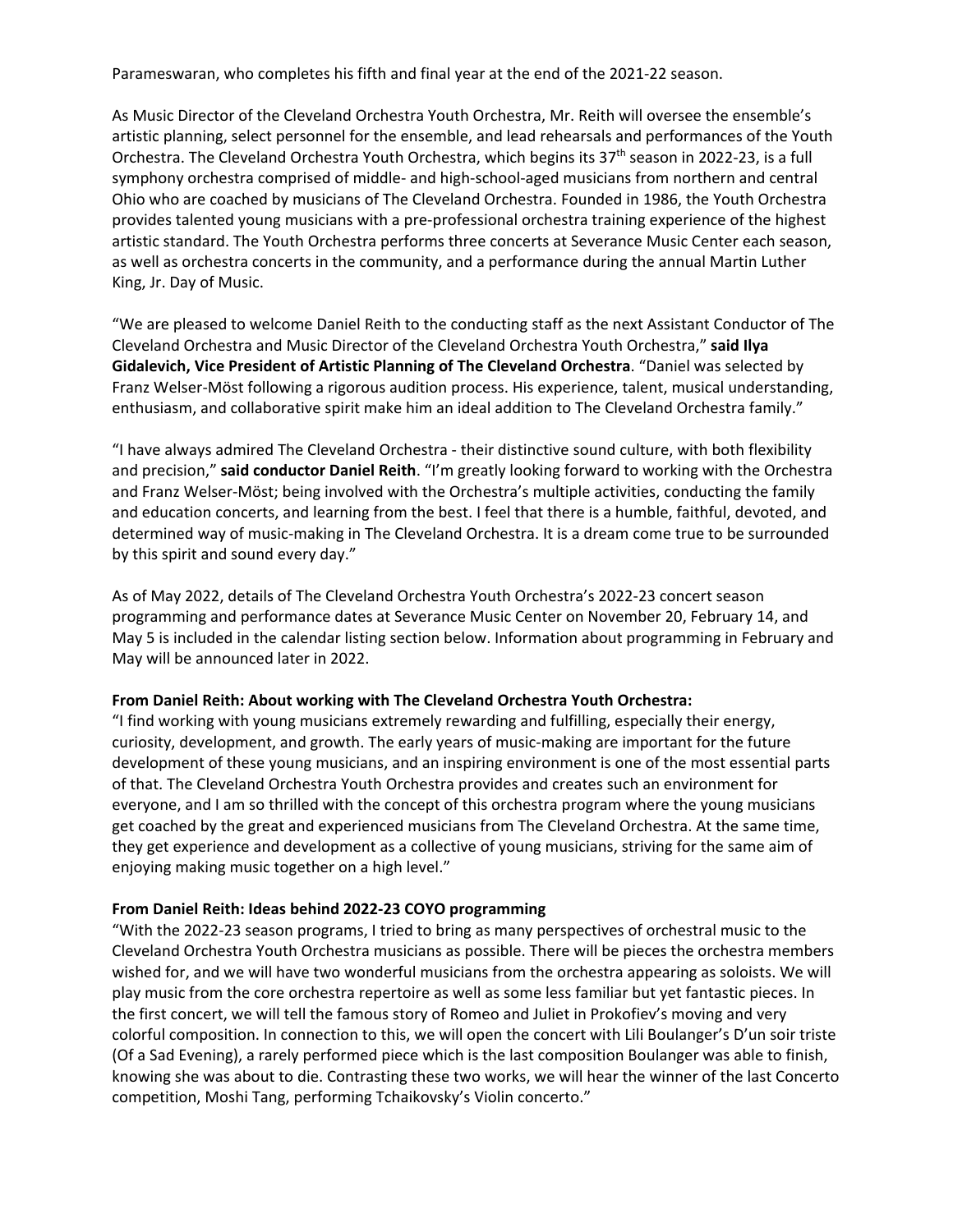# **Ticket Information**

\$15 tickets for the Cleveland Orchestra Youth Orchestras 2022-23 concert series at Severance Music Center will go on sale in September 2022. For more information, please visit [clevelandorchestra.com.](http://www.clevelandorchestra.com/)

## **About Daniel Reith**

Daniel Reith was the 2019 winner of Opptakt, Talent Norway's program for fostering young conductors. He has since established himself as a new talent on the Nordic orchestral scene with a string of promising debuts and returns, including the Bergen Philharmonic Orchestra, Norwegian Radio Orchestra, Stavanger Symphony Orchestra, and Trondheim Symphony Orchestra. In 2022, Mr. Reith made his debut with the Kristiansand Symphony Orchestra conducting soloist Julian Rachlin. Mr. Reith completed his Masters in conducting at the Norwegian Academy of Music with Ole Kristian Ruud, having originally studied piano and music theory in Freiburg and Oslo as well as conducting in Frankfurt. In addition to his conducting work, Mr. Reith is a talented pianist and chamber musician, having performed in concerts and competitions throughout Germany, Norway, and other countries. Mr. Reith has been awarded several scholarships in Germany, where he's worked with orchestras such as the Hamburg Philharmonic and Neubrandenburg Philharmonic. For more information visit [harrisonparrott.com/artists/daniel-reith.](https://www.harrisonparrott.com/artists/daniel-reith)

# **About the Cleveland Orchestra Youth Orchestra**

The Cleveland Orchestra Youth Orchestra is a full symphonic ensemble composed of approximately 100 young musicians drawn from 35 communities in seven counties across Northern Ohio. Founded in 1986 by Jahja Ling (then resident conductor of The Cleveland Orchestra), the Cleveland Orchestra Youth Orchestra (COYO) provides serious young music students of middle and high school age with a unique pre-professional orchestral training experience.

Among the acclaimed artists to work with COYO are Marin Alsop, Pierre Boulez, Stephane Deneve, Christoph von Dohnanyi, Giancarlo Guerrero, Witold Lutosławski, Yo-Yo Ma, Gil Shaham, Michael Tilson Thomas, Antoni Wit, and Cleveland Orchestra Music Director Franz Welser-Most. The ensemble has been featured on three international tours.

The Cleveland Orchestra Youth Orchestra is part of a suite of Cleveland Orchestra programs designed to nurture aspiring young musicians, which also includes the Cleveland Orchestra Youth Chorus, the Cleveland Orchestra Children's Chorus and Preparatory Chorus, and the Crescendo and Music Mentors pathways initiatives for students in Cleveland schools. In addition, with the support of many generous individual, foundation, corporate, and governmental funding partners, the Orchestra's full range of education and community programs reach more than 100,000 young people and adults annually, helping to foster a lifelong relationship with music by removing barriers to participation, advocating for and helping to facilitate equitable access to comprehensive music education in schools, and harnessing the life-changing power in service to the community. For more information, please visit: [clevelandorchestrayouthorchestra.com/.](https://www.clevelandorchestrayouthorchestra.com/)

### **Calendar Listing: Cleveland Orchestra Youth Orchestra 2022-23 Season**

*All Performances take place in Jack, Joseph and Morton Mandel Concert Hall at Severance Music Center*

## **Sunday, November 20, 2022 at 3:00 PM** Cleveland Orchestra Youth Orchestra Daniel Reith, *conductor* Moshi Tang, violin